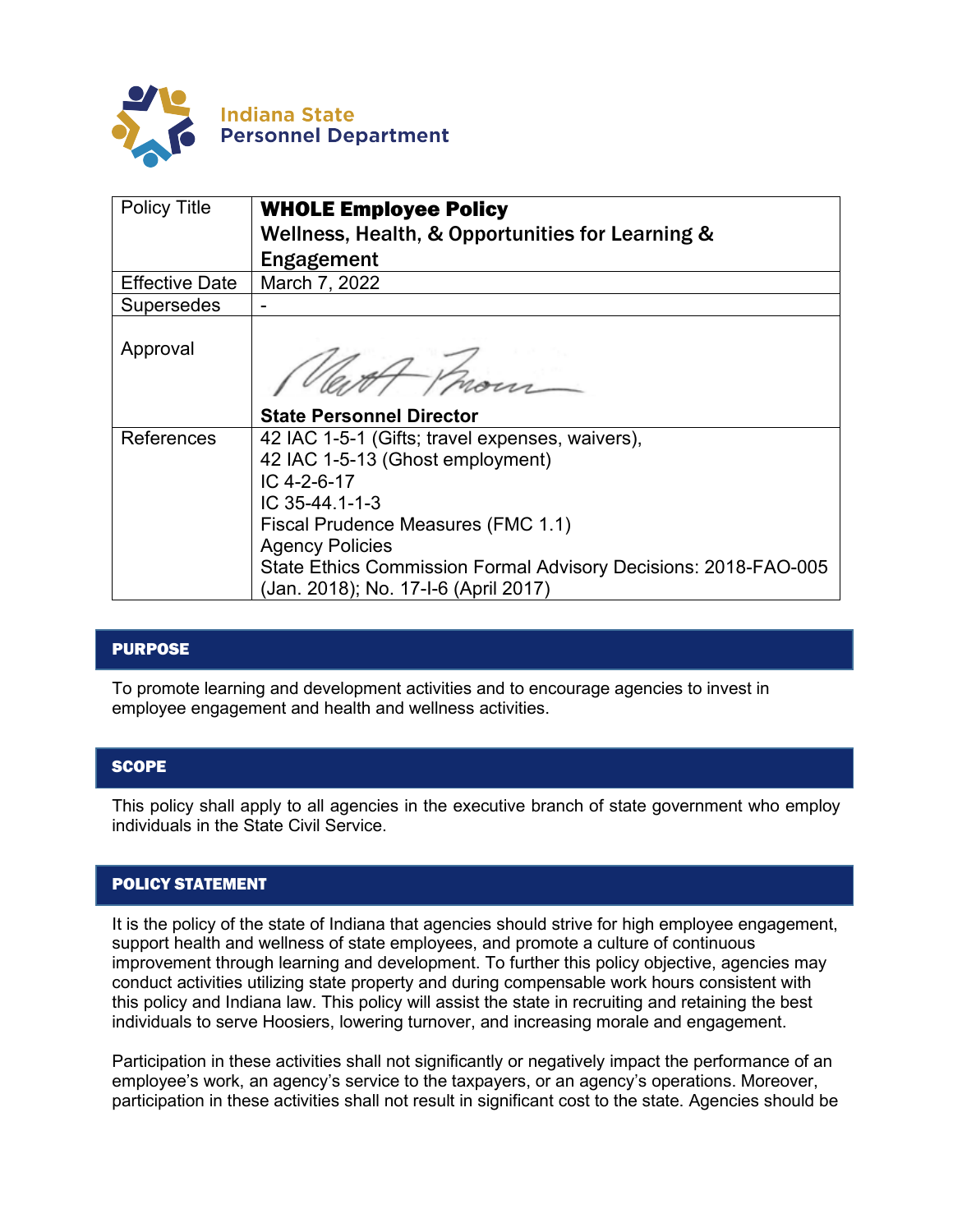mindful of liabilities such as the payment of overtime compensation or the accrual of compensatory time when scheduling these events.

#### Health and Wellness

Agencies are encouraged to permit participation in the state's wellness programming during work hours through the use of flexible scheduling. Examples of voluntary health and wellness activities include utilization of the Employee Assistance Program (EAP) and activities associated with the state's wellness programing (e.g., wellness coaching, health assessments, instructorled and computer-based training courses, and wellness challenges). Although employees generally may not be paid for time spent engaged in these voluntary activities that occur outside of compensable break periods, agencies should utilize flexible scheduling where operational needs allow to ensure reasonable access to health and wellness activities.

## Learning and Development

Agencies should permit employees to engage in learning and development activities relevant to their jobs during compensable work hours, and agencies should support and recognize employees engaged in learning and development activities.

Agencies may contribute toward or incur the complete cost of voluntary learning and development activities at the Appointing Authority's or designee's discretion consistent with the state's fiscal policies. Examples of voluntary learning and development opportunities include but are not limited to computer-based and instructor-led training courses, coaching, mentoring, jobshadowing and rotational programs, on-the-job training, conferences, and workshops. Compensable time spent on voluntary learning and development activities should not unduly interfere with or become a substitute for performance of assigned duties.

Additionally, agencies are encouraged to inform employees of relevant learning and development opportunities available internally, from other agencies, or through external sources that align with the purpose of this policy.

## Employee Engagement

Agencies are encouraged to permit participation in voluntary employee engagement activities during compensable work hours. Employee engagement activities may occur on or off-site but must be approved by the agency's Appointing Authority and be related to the operations of the agency and/or state of Indiana business to constitute compensable work time.

In many cases, employee engagement activities are designed to encourage teambuilding, foster a positive and engaging culture, establish stronger working relationships, celebrate agency and individual accomplishments, and improve employee satisfaction.

Examples of employee engagement activities include agency staff assemblies, team meetings, short seasonal celebrations, teambuilding events, employee engagement committees, and employee/agency recognition celebrations.

Not all events, however, may be considered an authorized employee engagement activity. This policy does not permit activities for which a substantial amount of the time is spent recreationally or for purposes of entertainment. Additionally, volunteer activities must comply with the state's laws, rules, and policies regarding the SECC and community service leave.